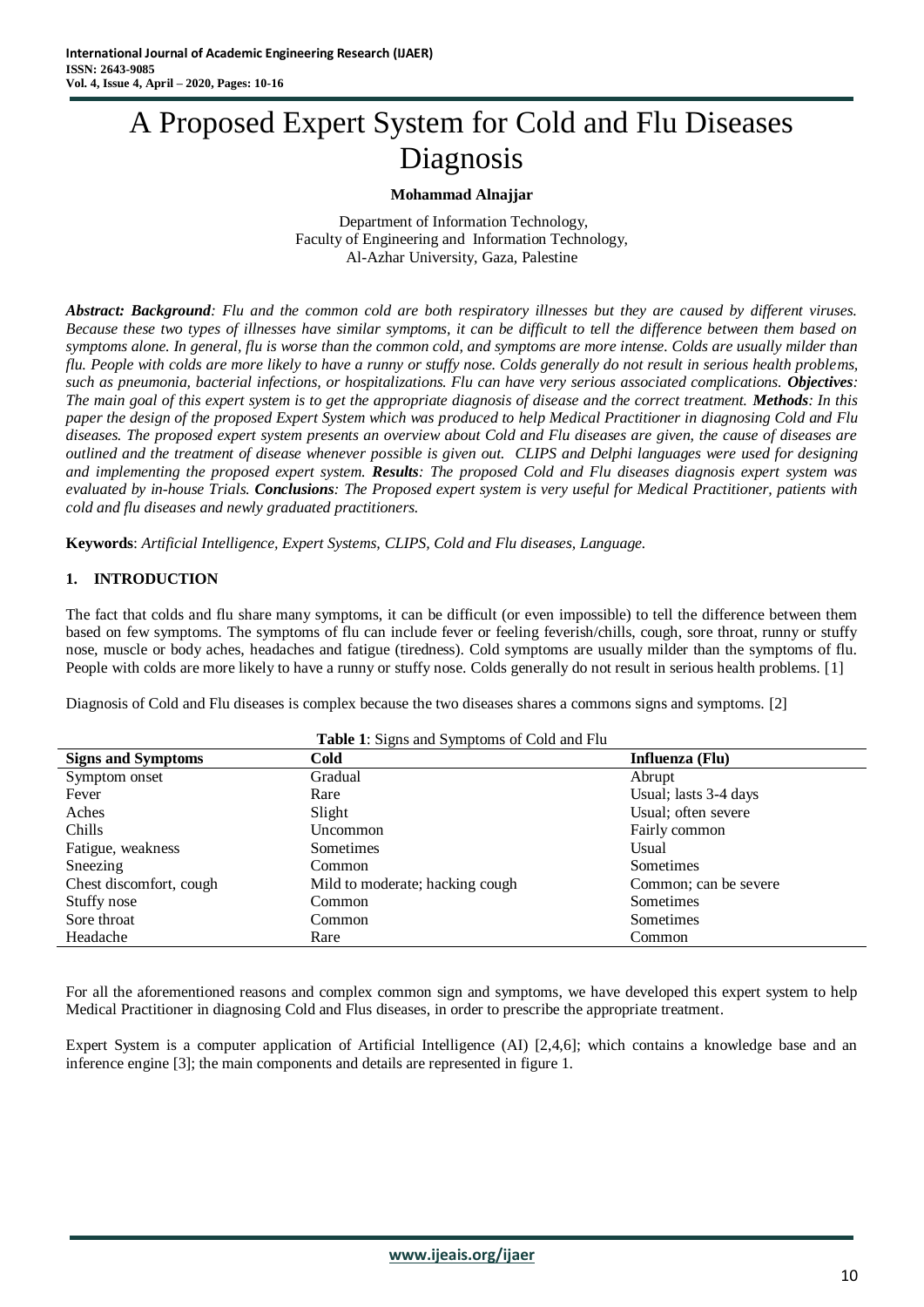

**Figure 1:** Main Components of an Expert System, Designed by the authors

The proposed Expert System for Foot Diseases Diagnosis was implemented using, *CLIPS and Delphi languages* [7]. It is a forward chinning reasoning expert system that can make inferences about facts of the world using rules, facts and take appropriate actions as a result. It's easy for the knowledge engineer to build the Expert System and for the end users when they use the system.

# **2. MATERIALS AND METHODS**

The proposed expert system performs diagnosis for Cold and Flu diseases. The proposed expert system will ask the user to choose the correct answer in each screen. At the end of the dialogue session, the proposed expert system provides the diagnosis and recommendation of the disease to the user.

Figure 2 shows main screen of the Expert System

| The Expert System was designed by Mohammad Alnajjar<br>Flu and the common cold are both respiratory illnesses but they are caused by<br>different viruses. Because these two types of illnesses have similar symptoms, it<br>can be difficult to tell the difference between them based on symptoms alone. In<br>general, flu is worse than the common cold, and symptoms are more intense.<br>Colds are usually milder than flu. People with colds are more likely to have a<br>runny or stuffy nose. Colds generally do not result in serious health problems,<br>such as pneumonia, bacterial infections, or hospitalizations. Flu can have very<br>serious associated complications. | Cold and Flu Expert System |  |  |
|------------------------------------------------------------------------------------------------------------------------------------------------------------------------------------------------------------------------------------------------------------------------------------------------------------------------------------------------------------------------------------------------------------------------------------------------------------------------------------------------------------------------------------------------------------------------------------------------------------------------------------------------------------------------------------------|----------------------------|--|--|
|                                                                                                                                                                                                                                                                                                                                                                                                                                                                                                                                                                                                                                                                                          |                            |  |  |
|                                                                                                                                                                                                                                                                                                                                                                                                                                                                                                                                                                                                                                                                                          |                            |  |  |
|                                                                                                                                                                                                                                                                                                                                                                                                                                                                                                                                                                                                                                                                                          |                            |  |  |
|                                                                                                                                                                                                                                                                                                                                                                                                                                                                                                                                                                                                                                                                                          |                            |  |  |

**Figure 2:** Main screen of the Expert System

Figure 3 shows a sample dialogue between the expert system and the user.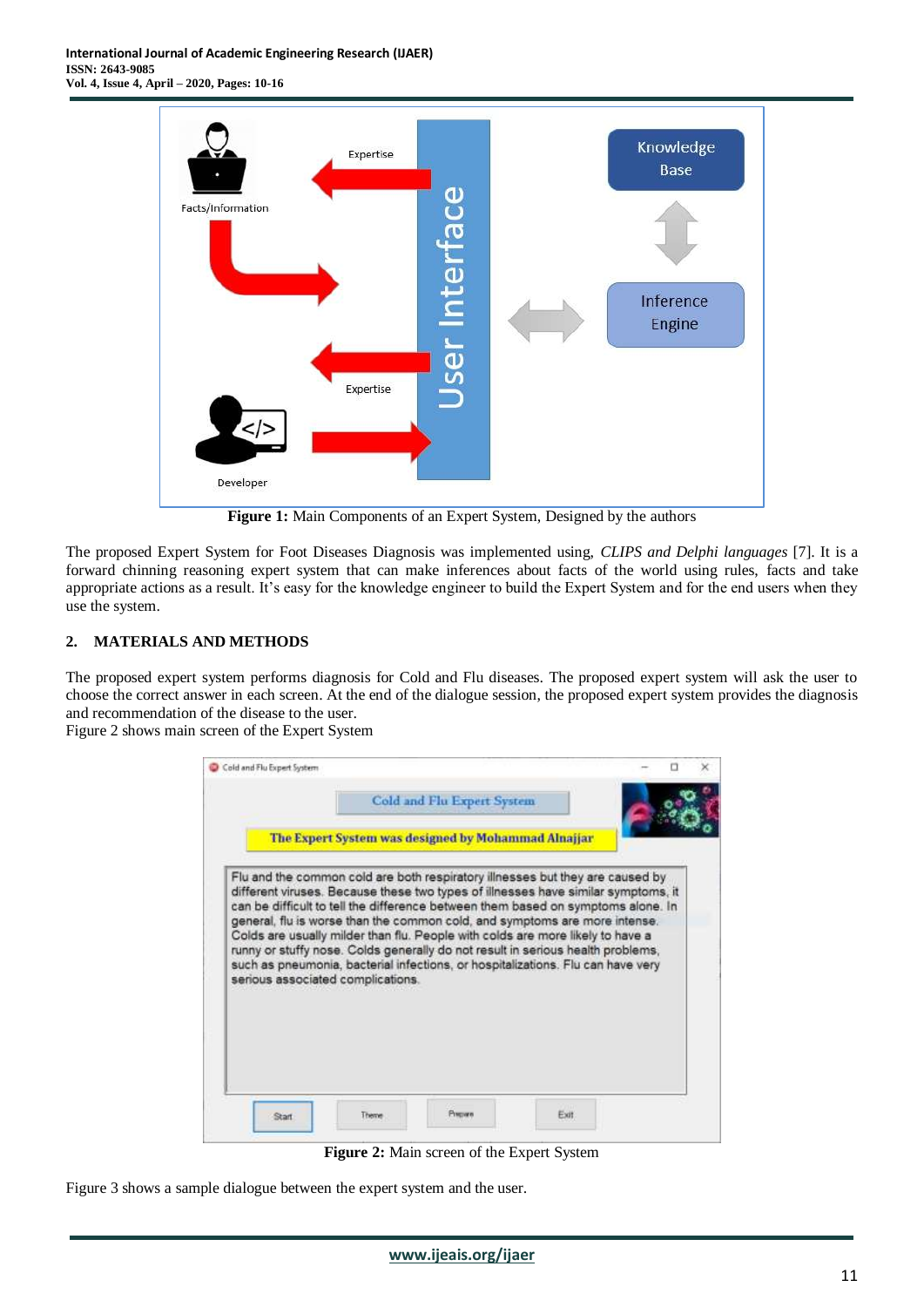|                                                                      | <b>Cold and Flu Expert System</b>                                                                                                                                                                                                                                                                                        |  |  |
|----------------------------------------------------------------------|--------------------------------------------------------------------------------------------------------------------------------------------------------------------------------------------------------------------------------------------------------------------------------------------------------------------------|--|--|
|                                                                      | Choose the symptoms that appear on the person with Cold and Flu from the following List                                                                                                                                                                                                                                  |  |  |
| Q1. Do you have a fever?                                             | Q2. Do you have a sore throat and headache-without nasal drainage?<br>Q3. Did your symptoms start suddenly, and do you have a combination of sympto<br>Q4. Do you have a persistent cough that brings up yellowish or greenish mucus, y<br>Q5. Do you have a headache or muscle aches, nausea or vomiting, and watery di |  |  |
| Q6. Do you have a runny and/or itchy nose, sneezing, and itchy eyes? | Q7. Do you have sneezing, a sore throat, headache, congestion and a runny nose<br>Q8. Do you have swelling or pain around your eyes, cheeks, nose or forehead, a                                                                                                                                                         |  |  |

**Figure 3:** Dialogue between the expert system and the user

Figure 4 shows how the users get the diagnosis and recommendation

| Cold and Flu Expert System             | The diagnosis of the Cold and Flu Expert System                                                                                                                                                                                                                                                                                         |  |
|----------------------------------------|-----------------------------------------------------------------------------------------------------------------------------------------------------------------------------------------------------------------------------------------------------------------------------------------------------------------------------------------|--|
| The Cold and Flu Diseases is called    | <b>GASTROENTERITIS</b>                                                                                                                                                                                                                                                                                                                  |  |
| Symptoms of the disease                | You may have GASTROENTERITIS (also called the stomach flu).                                                                                                                                                                                                                                                                             |  |
| <b>Treatment of the disease</b>        | Get plenty of rest, and drink lots of fluids. If you smoke, cut down<br>on the number of cigarettes you smoke, or stop smoking. Use an<br>over-the-counter medicine for pain and fever, and an expectorant<br>to ease the coughing. A humidifier may also relieve some<br>symptoms. If symptoms persist or worsen, contact your doctor. |  |
| <b>Snapshot of the Disease</b><br>Exit |                                                                                                                                                                                                                                                                                                                                         |  |

**Figure 4:** Diagnosis and recommendation

## **3. LITERATURE REVIEW**

There is a lot of Expert System that were designed to diagnose human and Plant Diseases [11-43]. But there is no specialized expert system for diagnosis of Cold and Flu diseases available free and Use a language CLIPS Linked with Delphi. This expert system was characterized to be easy to use by specialists and People concerned. This is due to the coordinated application interface.

Some of these Expert Systems are specialized in one specific disease and others in 3 diseases. But the current proposed expert system is specialized in the diagnosis of 10 Cold and Flu diseases.

# **4. KNOWLEDGE REPRESENTATION**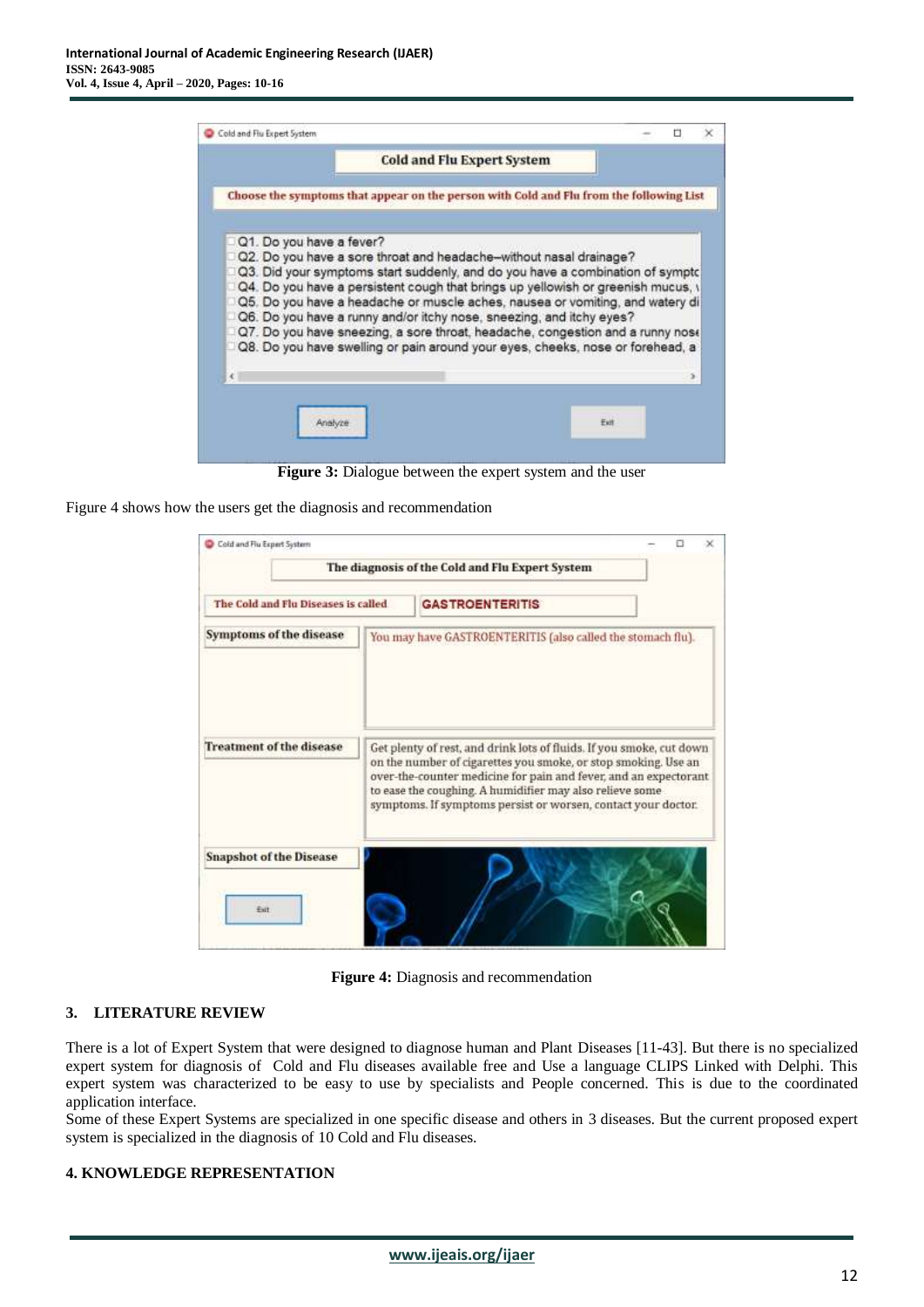The main source of the knowledge for this expert system is based on Family Doctor website. [3] The diagnosis is based on the Decision Tree in figure 4.



Figure 4: Decision Tree for Cold and Flu Diagnosis

List of questions for Decision Tree listed in Table 2

**Table 2:** List of Questions for Decision Tree

| Ŧ | Ouestion                                                                                                           |
|---|--------------------------------------------------------------------------------------------------------------------|
|   | Do you have a fever?                                                                                               |
|   | Do you have a sore throat and headache–without nasal drainage?                                                     |
|   | Did your symptoms start suddenly, and do you have a combination of symptoms including muscle aches, chills, a sore |
|   | throat, runny nose or cough?                                                                                       |
|   | Do you have a persistent cough that brings up yellowish or greenish mucus, wheezing and shortness of breath?       |
|   | Do you have a headache or muscle aches, nausea or vomiting, and watery diarrhea?                                   |
| 6 | Do you have a runny and/or itchy nose, sneezing, and itchy eyes?                                                   |
|   | Do you have sneezing, a sore throat, headache, congestion and a runny nose?                                        |
| 8 | Do you have swelling or pain around your eyes, cheeks, nose or forehead, a headache, a dry cough, and/or discharge |
|   | from the nose?                                                                                                     |

The captured knowledge has been converted into CLIPS Knowledge base syntax (Facts and Rules).

# **5. LIMITATIONS**

The current proposed expert system is specialized in the diagnosis of normal cold and flu diseases.

#### **6. SYSTEM EVALUATION**

Internal evaluation was done by Prof. Dr. Samy Abu Naser concerning functionality, performance, efficiency, user interfaces and eases of use.

#### **7. CONCLUSION**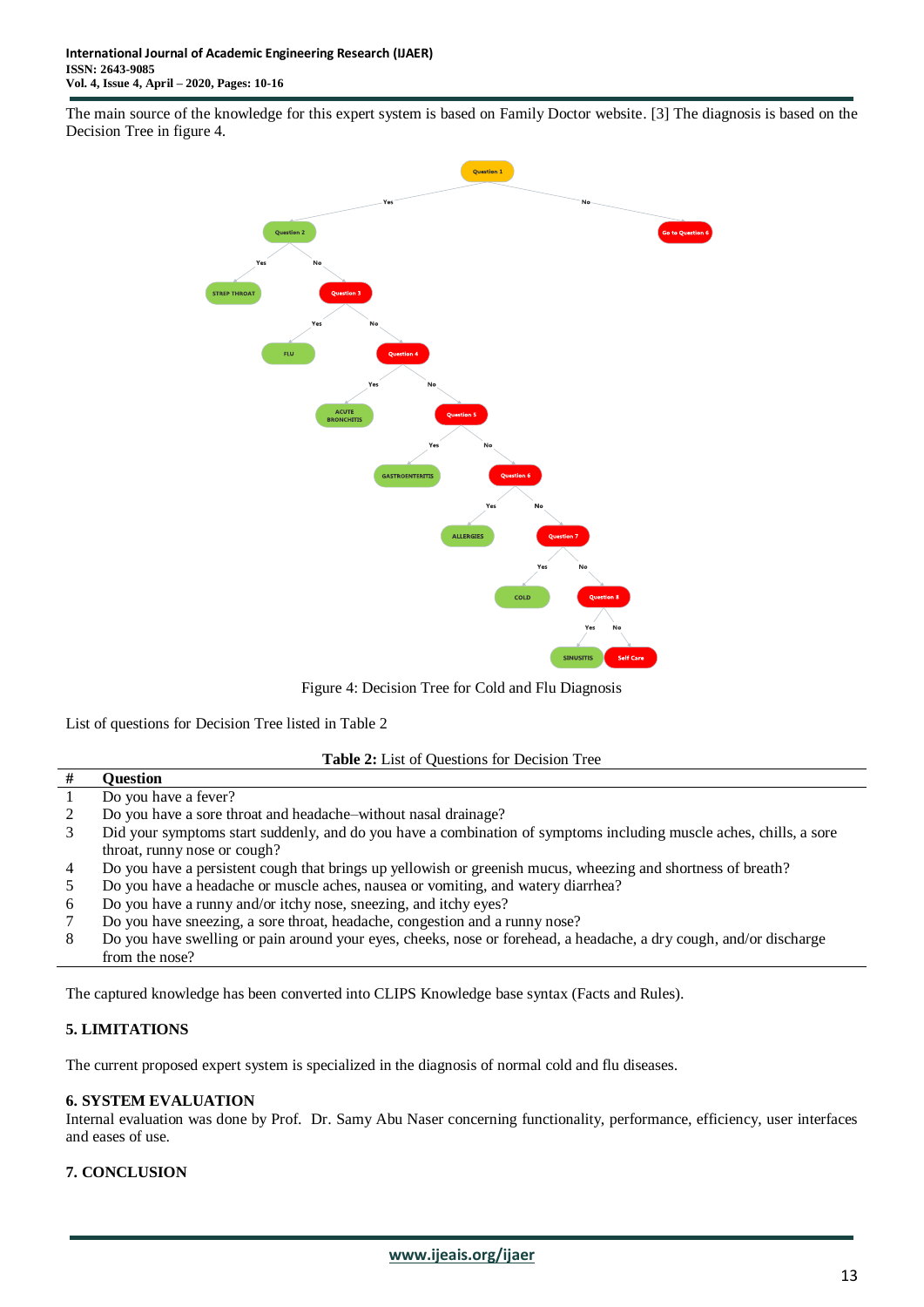In this paper, a proposed expert system was presented for helping Medical Practitioner in diagnosing patients with Cold and Flu diseases. Medical Practitioner, Cold and Flu diseases patients can get the diagnosis faster and more accurate than the traditional diagnosis. This expert system does not need intensive training to be used; it is easy to use and has user friendly interface. It was developed using CLIPS Expert System language with Delphi language for the user interface.

# **8. FUTURE WORK**

This expert system is considered to be a base of future ones; more Flu diseases are planned to be added and to make it more accessible to users from anywhere at any time.

# **9. EXPERT SYSTEM SOURCE CODE**

```
(defrule disease1
(Q1. Do you have a fever?)
(Q2. Do you have a sore throat and headache–without nasal drainage?)
(not (disease identified))
\Rightarrow(assert (disease identified))
(printout fdatao "1" crlf )
)
(defrule disease2
(Q1. Do you have a fever?)
(Q3. Did your symptoms start suddenly, and do you have a combination of symptoms including muscle aches, chills, a sore 
throat, runny nose or cough?)
(not (disease identified))
\Rightarrow(assert (disease identified))
(printout fdatao "2" crlf )
)
(defrule disease3
(Q1. Do you have a fever?)
(Q4. Do you have a persistent cough that brings up yellowish or greenish mucus, wheezing and shortness of breath?)
(not (disease identified))
\Rightarrow(assert (disease identified))
(printout fdatao "3" crlf )
\lambda(defrule disease4
(Q1. Do you have a fever?)
(Q5. Do you have a headache or muscle aches, nausea or vomiting, and watery diarrhea?)
(not (disease identified))
\Rightarrow(assert (disease identified))
(printout fdatao "4" crlf )
)
(defrule disease5
(Q1. Do you have a fever?)
(Q6. Do you have a runny and/or itchy nose, sneezing, and itchy eyes?)
(not (disease identified))
\rightarrow(assert (disease identified))
(printout fdatao "5" crlf )
)
(defrule disease6
(Q1. Do you have a fever?)
(Q7. Do you have sneezing, a sore throat, headache, congestion and a runny nose?)
(not (disease identified))
```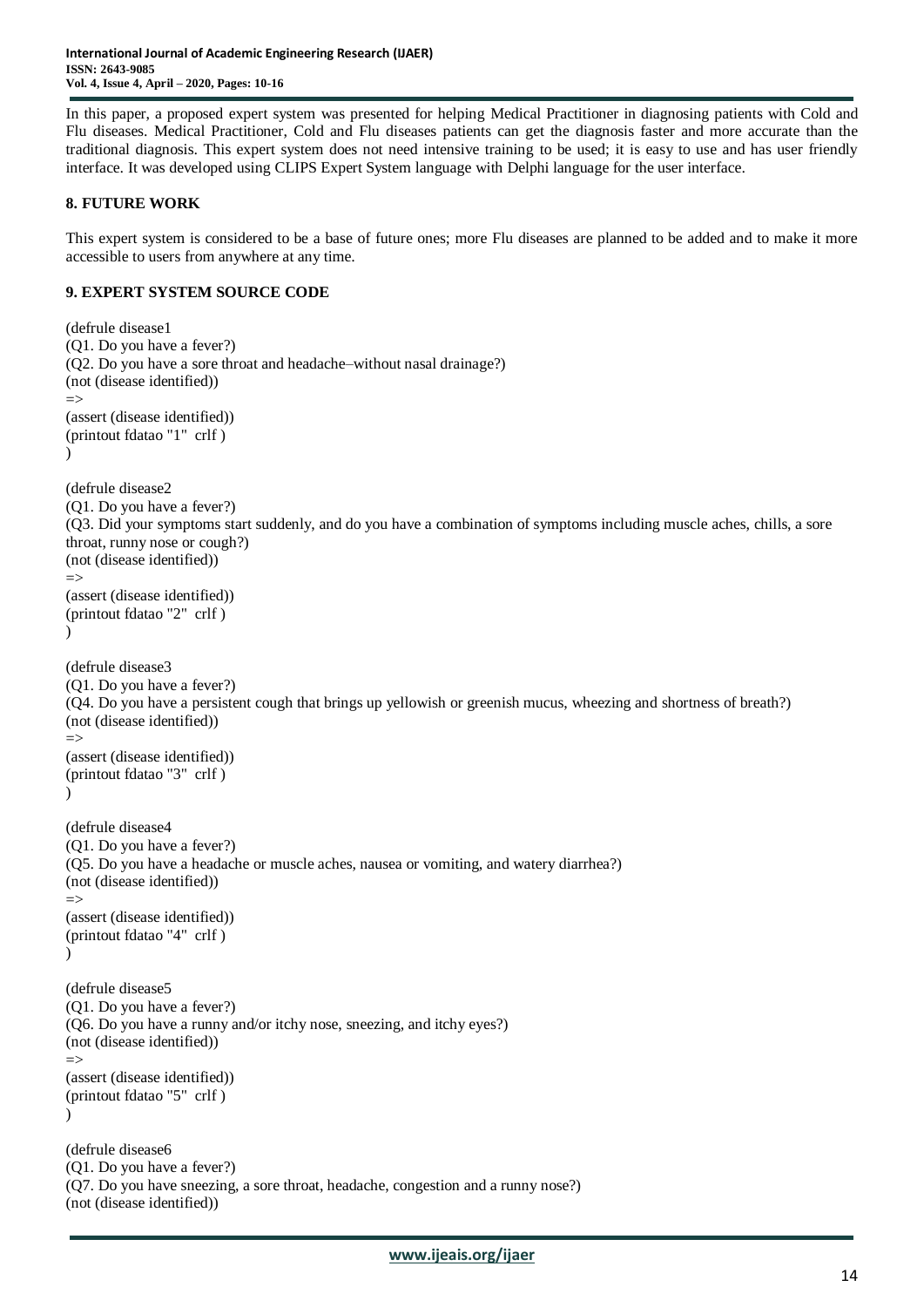```
\Rightarrow(assert (disease identified))
(printout fdatao "6" crlf )
)
(defrule disease7
(Q1. Do you have a fever?)
(Q8. Do you have swelling or pain around your eyes, cheeks, nose or forehead, a headache, a dry cough, and/or discharge from 
the nose?)
(not (disease identified))
\Rightarrow(assert (disease identified))
(printout fdatao "7" crlf )
)
(defrule endline
(disease identified)
\Rightarrow (close fdatao)
)
(defrule readdata 
  (declare (salience 1000))
  (initial-fact)
  ?fx <- (initial-fact)
\Rightarrow (retract ?fx)
  (open "data.txt" fdata "r")
  (open "result.txt" fdatao "w")
  (bind ?symptom1 (readline fdata))
  (bind ?symptom2 (readline fdata)) 
  (bind ?symptom3 (readline fdata)) 
  (bind ?symptom4 (readline fdata)) 
  (bind ?symptom5 (readline fdata)) 
  (bind ?symptom6 (readline fdata))
  (bind ?symptom7 (readline fdata))
  (bind ?symptom8 (readline fdata))
  (bind ?symptom9 (readline fdata)) 
  (bind ?symptom10 (readline fdata)) 
  (bind ?symptom11 (readline fdata)) 
  (bind ?symptom12 (readline fdata)) 
  (bind ?symptom13 (readline fdata))
  (bind ?symptom14 (readline fdata))
  (assert-string (str-cat "(" ?symptom1 ")"))
  (assert-string (str-cat "(" ?symptom2 ")"))
  (assert-string (str-cat "(" ?symptom3 ")"))
  (assert-string (str-cat "(" ?symptom4 ")"))
  (assert-string (str-cat "(" ?symptom5 ")"))
  (assert-string (str-cat "(" ?symptom6 ")"))
  (assert-string (str-cat "(" ?symptom7 ")"))
  (assert-string (str-cat "(" ?symptom8 ")"))
  (assert-string (str-cat "(" ?symptom9 ")"))
  (assert-string (str-cat "(" ?symptom10 ")"))
  (assert-string (str-cat "(" ?symptom11 ")"))
 \frac{1}{2} (assert-string (str-cat "(" ?symptom12 ")"))
 (assert-string (str-cat "(" ?symptom13 ")"))
 (assert-string (str-cat "(" ?symptom14 ")"))
```
(close fdata)